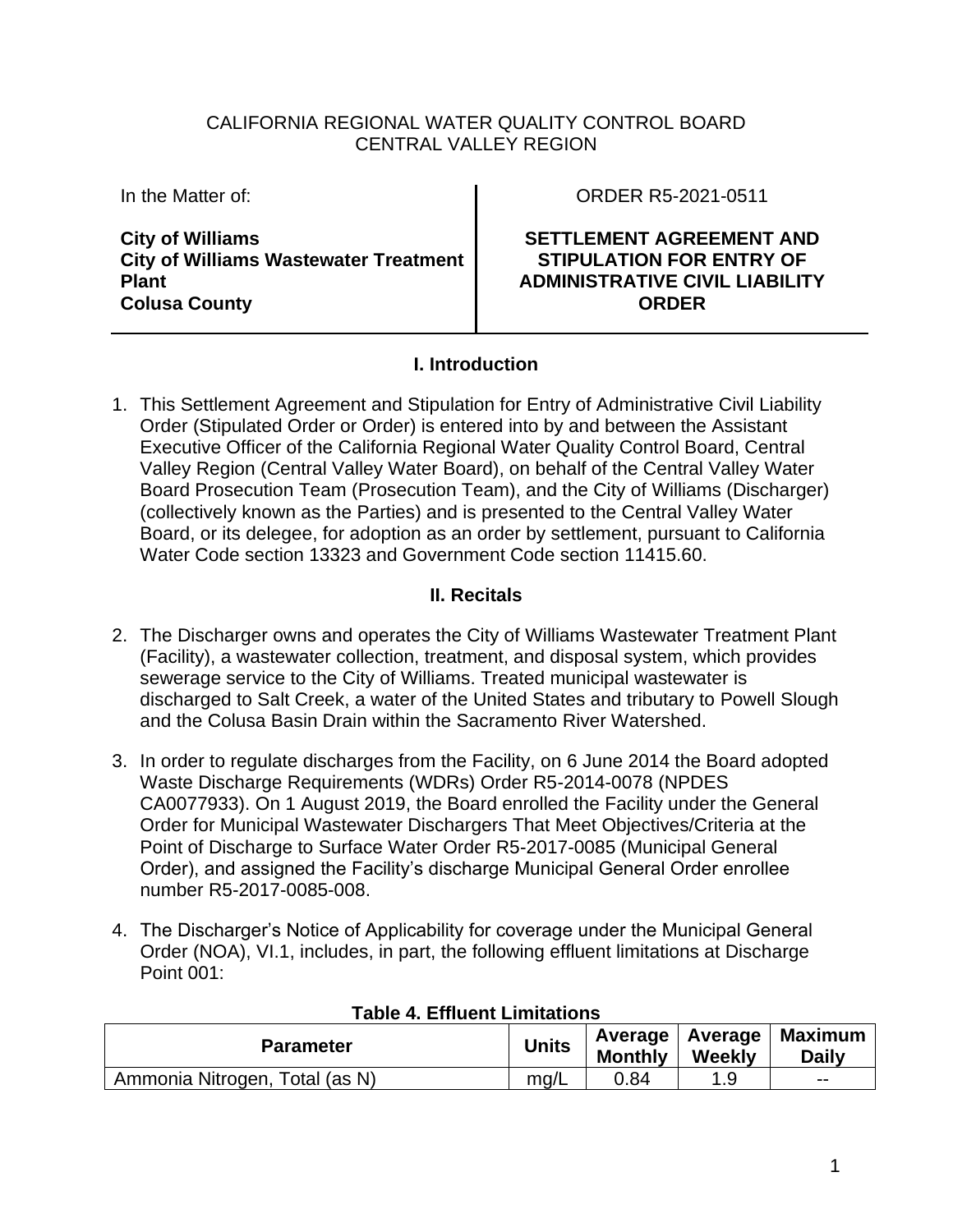- 5. The Discharger's NOA, VI.5, includes the following effluent limitations:
	- **5. Total Coliform Organisms (Municipal General Order Section V.A.1.a.ii(c)).**  Effluent total coliform organisms shall not exceed:
		- i. 2.2 most probable number (MPN) per 100 mL, as a 7-day median;
		- ii. 23 MPN/100 mL, more than once in any 30-day period; and
		- iii. 240 MPN/100 mL, at any time.
- 6. On 29 March 2021, Central Valley Water Board staff issued the Discharger a Notice of Violation and draft Record of Violations (ROV) for effluent limitation violations which occurred from 1 June 2018 through 31 December 2020. The Discharger responded on 28 April 2021 to the ROV and agreed with the violations.
- 7. This Order addresses an administrative civil liability (ACL) for effluent limitation violations that occurred between 1 June 2018 and 31 December 2020. These violations are specifically identified in Attachment A, Record of Violations, to this Order as subject to mandatory minimum penalties (MMPs). Attachment A to this Order is attached hereto and incorporated herein by this reference.
- 8. Water Code section 13385, subdivisions (h) and (i) require assessment of mandatory penalties and state, in part, the following:

Water Code section 13385, subdivision (h)(1) states:

Notwithstanding any other provision of this division, and except as provided in subdivisions (j), (k), and (l), a mandatory minimum penalty of three thousand dollars (\$3,000) shall be assessed for each serious violation.

Water Code section 13385, subdivision (h)(2) states:

For the purposes of this section, a "serious violation" means any waste discharge that violates the effluent limitations contained in the applicable waste discharge requirements for a Group II pollutant, as specified in Appendix A to Section 123.45 of Title 40 of the Code of Federal Regulations, by 20 percent or more or for a Group I pollutant, as specified in Appendix A to Section 123.45 of Title 40 of the Code of Federal Regulations, by 40 percent or more.

Water Code section 13385, subdivision (i)(1) states, in part:

Notwithstanding any other provision of this division, and except as provided in subdivisions (j), (k), and (l), a mandatory minimum penalty of three thousand dollars (\$3,000) shall be assessed for each violation whenever the person does any of the following four or more times in any period of six consecutive months, except that the requirement to assess the mandatory minimum penalty shall not be applicable to the first three violations: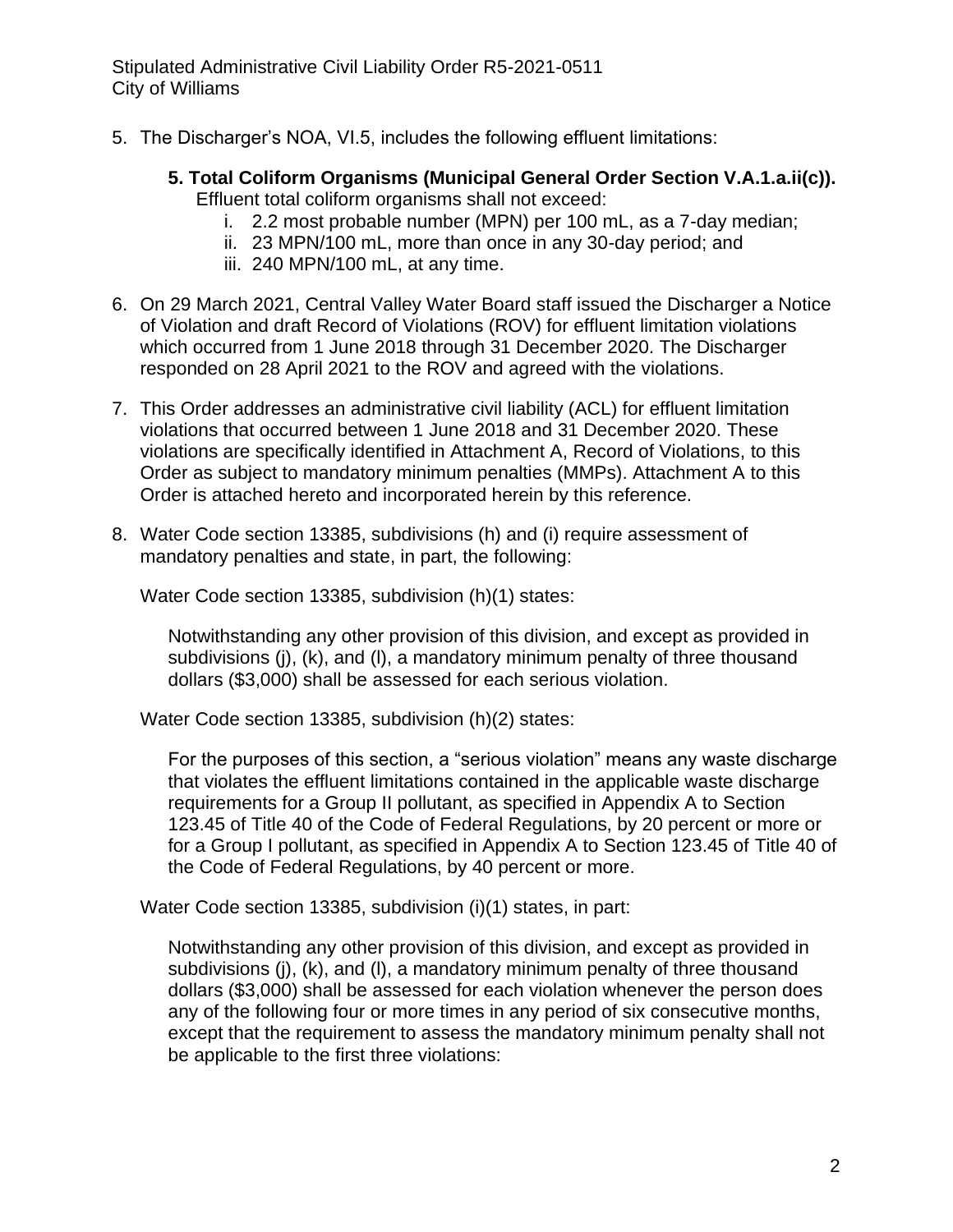- A) Violates a waste discharge requirement effluent limitation.
- B) Fails to file a report pursuant to Section 13260.
- C) Files an incomplete report pursuant to Section 13260.
- D) Violates a toxicity effluent limitation contained in the applicable waste discharge requirements where the waste discharge requirements do not contain pollutant-specific effluent limitations for toxic pollutants.
- 9. According to the Discharger's self-monitoring reports, the Discharger committed one (1) serious violation of the above effluent limitations contained in NOA 2017-0085-008 as shown in Attachment A. The one (1) serious violation is subject to MMPs under Water Code section 13385, subdivision (h)(1).
- 10.The total amount of the MMPs assessed for the alleged effluent violation is **three thousand dollars (\$3,000)**. As stated herein, the alleged effluent limitation violation is detailed in Attachment A. This Order addresses an ACL for the violation that is specifically identified in Attachment A as subject to MMPs.
- 11.Water Code section 13385, subdivision (k) states:

(1) In lieu of assessing all or a portion of the mandatory minimum penalties pursuant to Water Code section 13385 subdivisions (h) and (i) against a publicly owned treatment works serving a small community, the state board or the regional board may elect to require the publicly owned treatment works to spend an equivalent amount towards the completion of a compliance project proposed by the publicly owned treatment works, if the state board or the regional board finds all of the following:

- (A) The compliance project is designed to correct the violations within five years.
- (B) The compliance project is in accordance with the enforcement policy of the state board, excluding any provision in the policy that is inconsistent with this section.
- (C)The publicly owned treatment works has prepared a financing plan to complete the compliance project.

(2) For the purposes of this subdivision, "a publicly owned treatment works serving a small community" means a publicly owned treatment works serving a population of 20,000 persons or fewer or a rural county, with a financial hardship as determined by the state board after considering such factors as median income of the residents, rate of unemployment, or low population density in the service area of the publicly owned treatment works.

12.Under the State Water Resources Control Board's Water Quality Enforcement Policy (Enforcement Policy), a publicly owned treatment work (POTW) serving a small community is a POTW serving a community that has a financial hardship and has a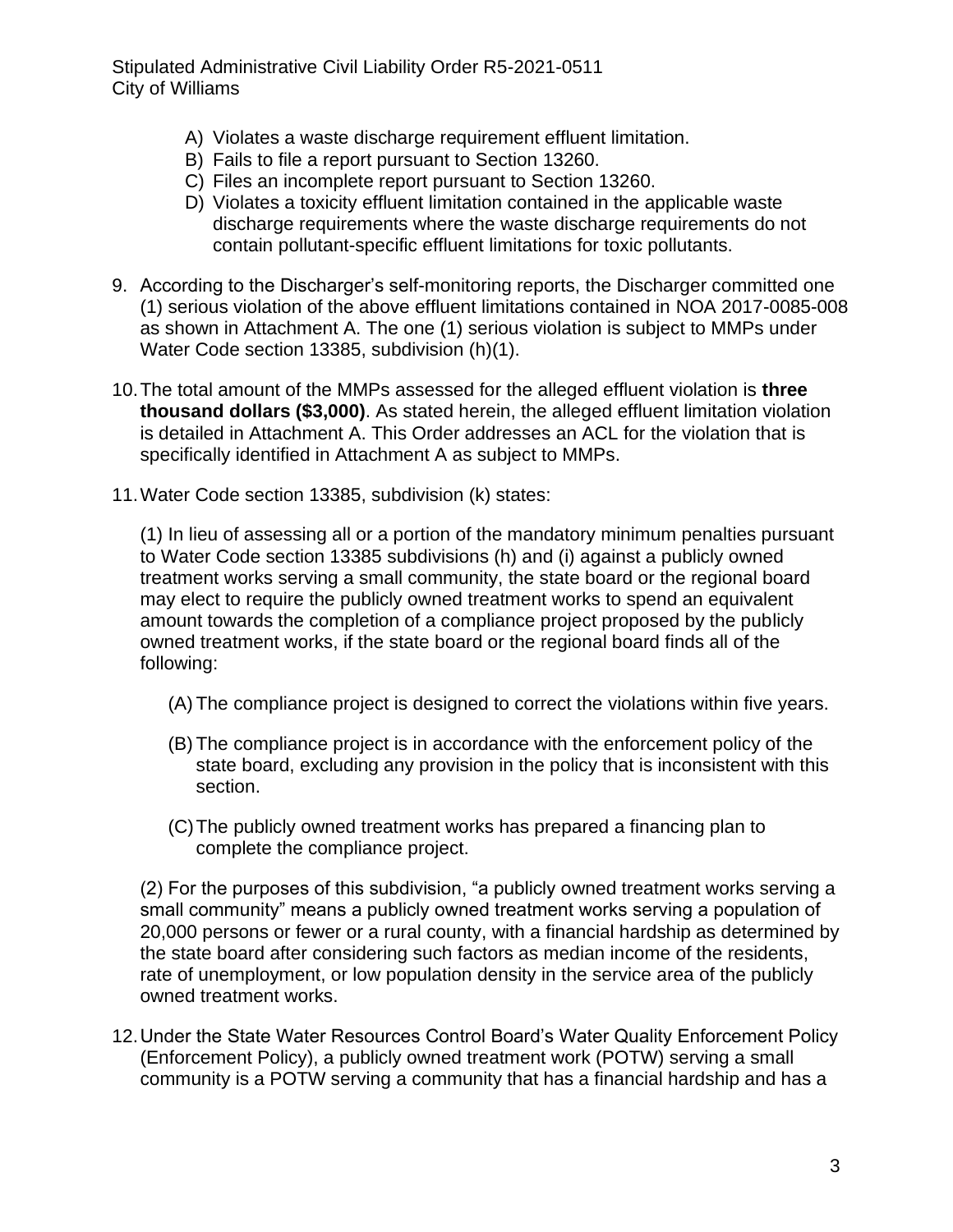population of 10,000 or fewer people or lies completely within one or more rural counties.

Following adoption of the Enforcement Policy, Water Code section 13385, subdivision (k)(2) was amended to raise the population threshold to 20,000 or fewer people.

- 13.Under the Enforcement Policy, "financial hardship" means that the community served by the POTW meets one of the following criteria:
	- a. Median household income for the community is less than 80 percent of the California median household income;
	- b. The community has an unemployment rate of 10 percent or greater; or
	- c. Twenty percent of the population is below the poverty level.
- 14.The Central Valley Water Board finds the Discharger is eligible for a Compliance Project because the Facility is a publicly owned treatment works serving a small community with a financial hardship - it is located in Colusa County, which is a qualified rural county based on the 2013 United States Department of Agriculture Rural-Urban Continuum Codes for California, and serves a population of 5,408 with an unemployment rate of 16% according to the United States Federal Reserve twelve-month average for February 2020 through January 2021.
- 15.The Parties have engaged in confidential settlement negotiations and agree to settle the matter without administrative or civil litigation by presenting this Stipulated Order to the Central Valley Water Board, or its delegee, for adoption as an order by settlement, pursuant to Water Code section 13323 and Government Code section 11415.60. To resolve the violations by consent and without further administrative proceedings, the Parties have agreed to the imposition of an ACL in the amount of **three thousand dollars (\$3,000)** in MMPs against the Discharger.
- 16.The Central Valley Water Board Prosecution Team believes that the resolution of the alleged violations is fair and reasonable and fulfills its enforcement objectives, that no further action is warranted concerning the violations alleged herein and that this Stipulated Order is in the best interest of the public.

## **III. Stipulations**

The Parties stipulate to the following:

17.**Jurisdiction:** The Parties agree that the Central Valley Water Board has subject matter jurisdiction over the matters alleged in this action and personal jurisdiction of the Parties to this Stipulation.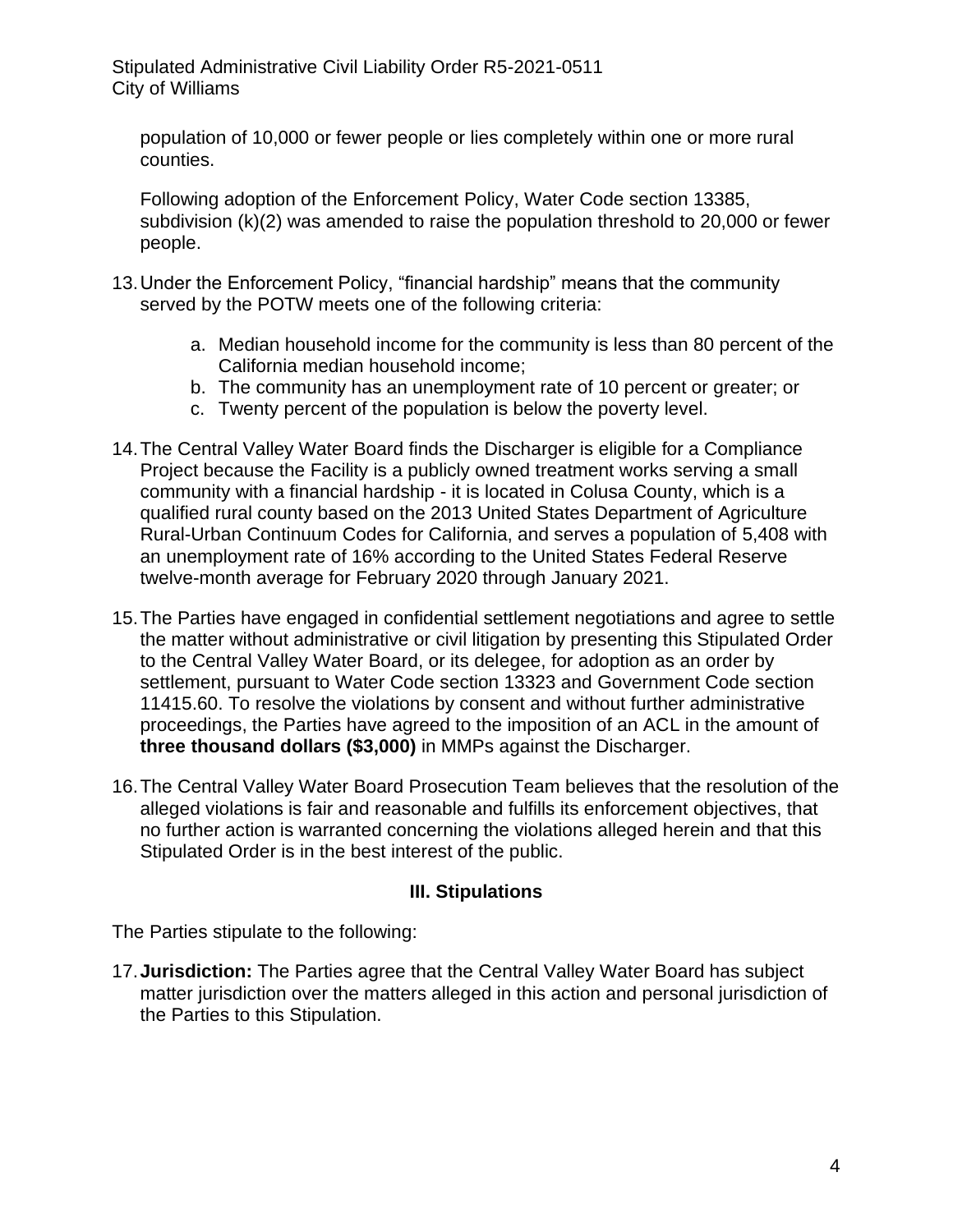# 18.**Administrative Civil Liability:**

- a. The Discharger hereby agrees to the imposition of an ACL in the amount of **three thousand dollars (\$3,000)** to the Central Valley Water Board to resolve the violations specifically alleged in Attachment A to this Order.
- b. In lieu of assessing all of the **three thousand dollars (\$3,000)**, the Parties agree that the Discharger shall spend an equivalent amount towards the completion of a Compliance Project and the ACL shall be suspended (Suspended Liability) if the Discharger complies with the time schedule and requirements for the Compliance Project as detailed herein and in Attachment B of this Order. Attachment B to this Order is attached hereto and incorporated herein by this reference.
- 19.**Description of the Compliance Project:** The Compliance Project consists of wastewater treatment plant modifications and optimization tasks to improve effluent water quality and minimize violations associated with treated effluent discharge. The components of the modifications and optimization are:
	- Acquire Aeration Basin Maintenance Pontoon;
	- Refurbish and Add Diffuser Tubes.

Additional information regarding the Compliance Project is found in Attachment B.

- 20.**Representations and Agreements of the Discharger to Implement and Complete, Report, and Guarantee Implementation of the Compliance Project:** The Discharger understands that its promise to implement the Compliance Project, in its entirety and in accordance with the schedule for implementation, is a material condition of this settlement of liability between the Discharger and the Central Valley Water Board Prosecution Team. As a material consideration for the Central Valley Water Board's acceptance of this Stipulated Order, the Discharger represents and agrees that, in accordance with Water Code section 13385, subdivision (k)(1):
	- a. The Compliance Project is designed to correct the violations within five years.
	- b. The Compliance Project is in accordance with the enforcement policy of the state board.
		- i. The Discharger will implement and complete the Compliance Project as described in Attachment B to this Order;
		- ii. The Discharger will provide certifications and written reports to the Central Valley Water Board contact consistent with the terms of this Stipulated Order;
		- iii. The Discharger will guarantee implementation of the Compliance Project identified in Attachment B to this Order by remaining liable for the ACL of three thousand dollars (\$3,000) until the Compliance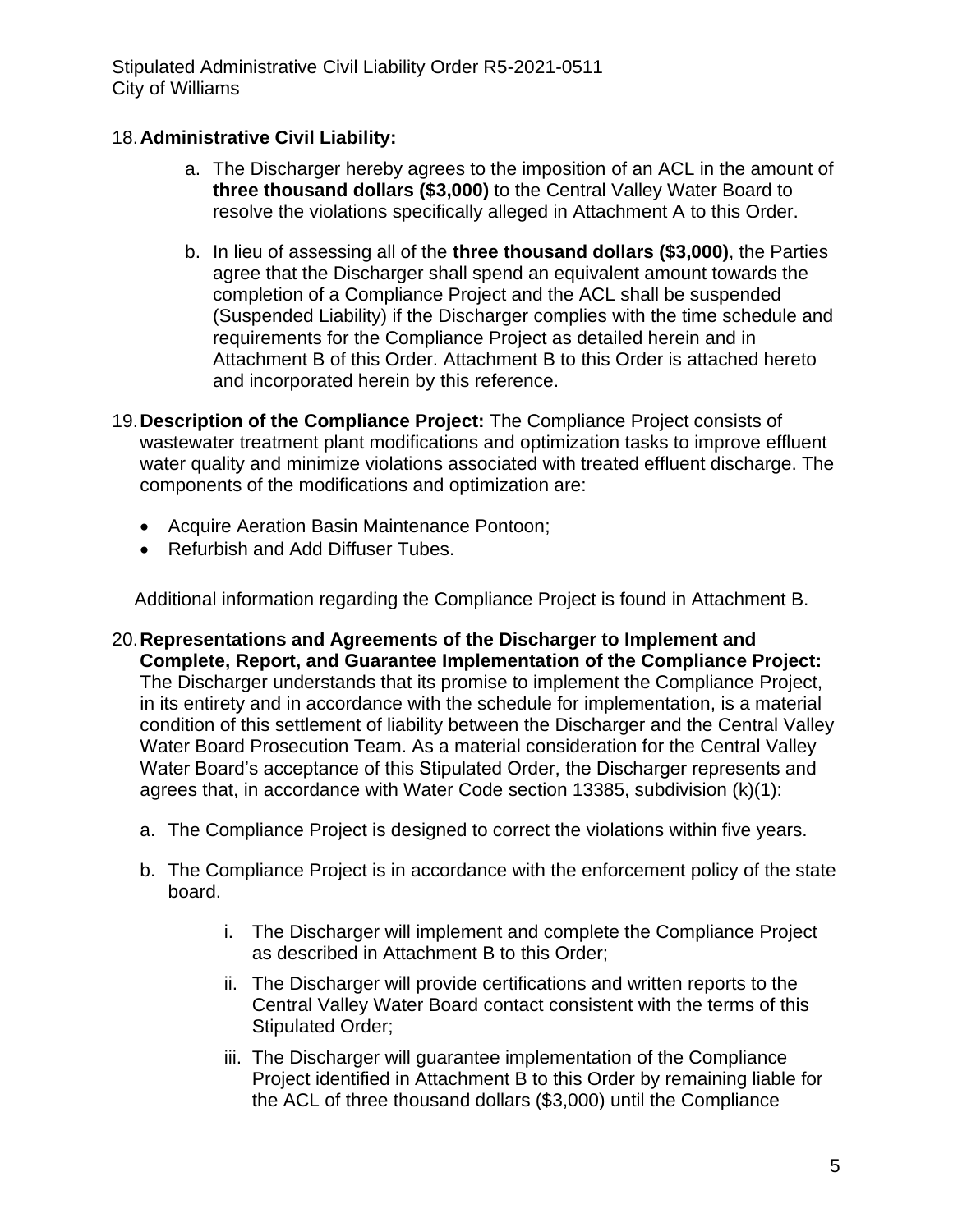Project is completed and accepted by the Central Valley Water Board in accordance with the terms of this Stipulated Order;

- iv. The Discharger agrees that the Central Valley Water Board has the right to require a third-party audit of the funds expended by it to implement the Compliance Project; and
- v. The Discharger shall permit inspection of the Compliance Project by Central Valley Water Board staff during normal business hours, at any location where the Compliance Project is being implemented, as well as review of any documents associated with implementation of the Compliance Project, at any time without notice.
- c. The Discharger has prepared a financing plan to complete the Compliance Project.
- 21.**Extension of the Implementation Schedule Deadlines:** If the Discharger cannot meet any of the deadlines or the Completion Deadline contained in Attachment B to this Order due to circumstances beyond the Discharger's anticipation or control, the Discharger shall notify the Executive Officer in writing within thirty (30) days of the date the Discharger first knew of the event or circumstance that caused or could cause a violation of this Order. The notice shall describe the reason for the nonperformance and specifically refer to this Paragraph. The notice shall describe the anticipated length of time the delay may persist, the cause or causes of the delay, the measures taken or to be taken by the Discharger to prevent or minimize the delay, the schedule by which the measures will be implemented, and the anticipated date of compliance. The Discharger shall adopt all reasonable measures to avoid and minimize such delays. The determination as to whether the circumstances were beyond the reasonable control of the Discharger and its agents will be made by the Executive Officer. Where the Executive Officer concurs that compliance was or is impossible, despite the timely good faith efforts of the Discharger, due to circumstances beyond the control of the Discharger that could not have been reasonably foreseen and prevented by the exercise of reasonable diligence by the Discharger, a new compliance deadline shall be established and this Order will be revised accordingly. The Executive Officer will endeavor to grant a reasonable extension of time if warranted.
- 22.**Compliance Project Oversight:** The Discharger will oversee implementation of the Compliance Project. The Central Valley Water Board will provide additional oversight. The Discharger is solely responsible for paying all reasonable oversight costs incurred by the Central Valley Water Board to oversee the Compliance Project. The Compliance Project oversight costs are in addition to the ACL imposed against the Discharger and are not credited towards the Discharger's obligation to implement and complete the Compliance Project. Reasonable oversight tasks to be performed by the Central Valley Water Board include but are not limited to, reviewing and evaluating progress, reviewing the final report, and verifying completion of the Compliance Project.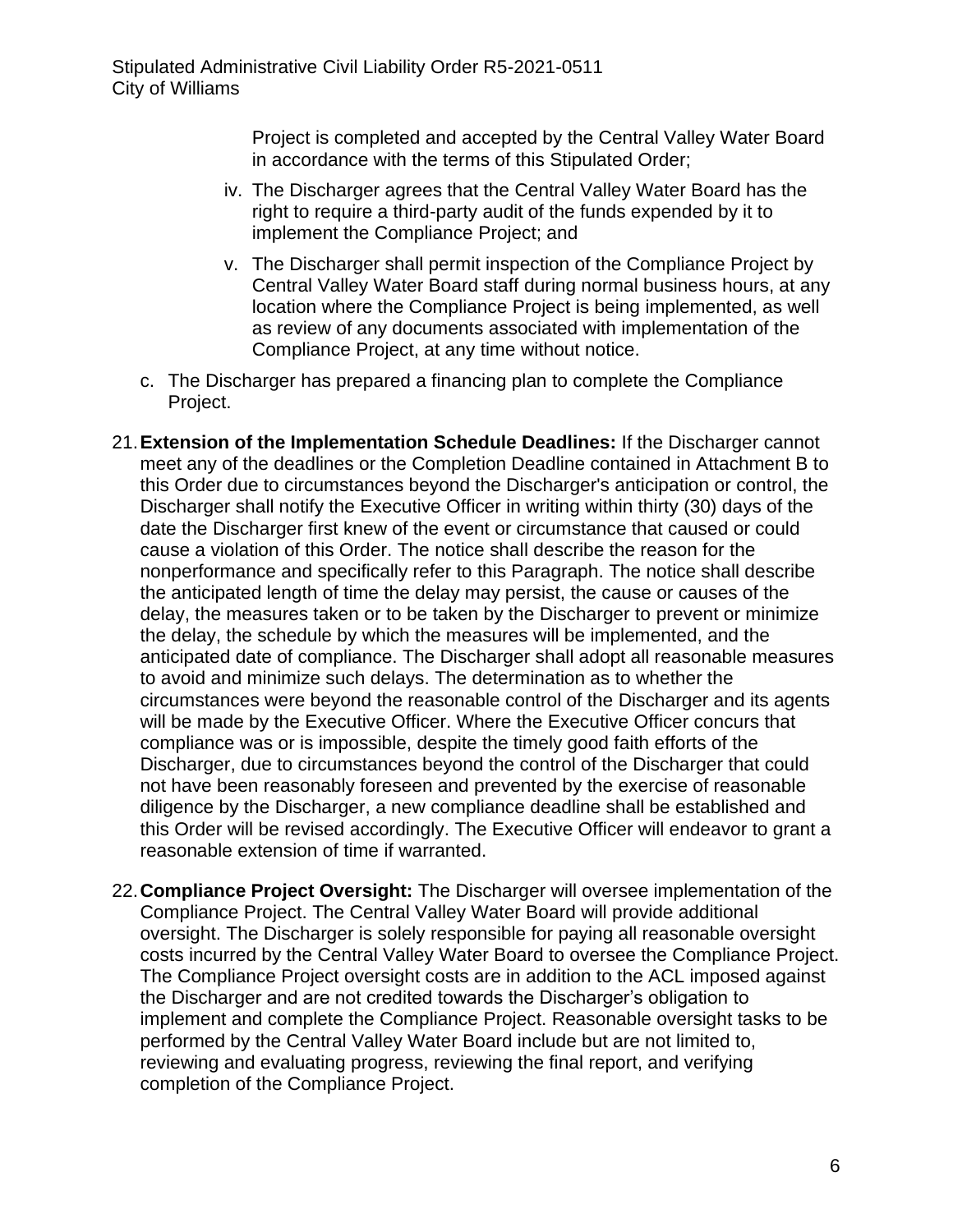- 23.**Third Party Financial Audit of Compliance Project:** At the written request of the Central Valley Water Board, the Discharger, at its sole cost, shall submit a report prepared by an independent third party(ies) acceptable to the Central Valley Water Board providing such party's(ies') professional opinion that the Discharger has expended money in the amounts claimed by the Discharger. The written request shall specify the reasons why the audit is being requested. The audit report shall be provided to the Central Valley Water Board within three (3) months of notice from the Central Valley Water Board to the Discharger of the need for an independent thirdparty audit. The audit need not address any costs incurred by the Central Valley Water Board for oversight.
- 24.**Failure to Expend the Entire Suspended Liability on the Approved Compliance Project:** In the event that the Discharger is not able to demonstrate to the reasonable satisfaction of the Central Valley Water Board that the entire Suspended Liability has been spent for the completed Compliance Project, the Discharger shall pay an ACL of the difference between the Suspended Liability and the amount the Discharger can demonstrate was actually spent on the Compliance Project. The Discharger shall be liable to pay the State Water Board Cleanup and Abatement Account this amount within 30 days of receipt of notice of the Central Valley Water Board's determination that the Discharger failed to demonstrate that the entire Suspended Liability was spent to complete the Compliance Project.
- 25.**Failure to Complete the Compliance Project:** Except as provided for in Paragraph 24, if the Compliance Project as described in Attachment B to this Order is determined to be infeasible, or if the Discharger fails to complete the Compliance Project by the deadline contained in Attachment B to this Order, the Central Valley Water Board shall issue an invoice to the Discharger in the amount of three thousand dollars (\$3,000), plus any Compliance Project oversight costs incurred. The Discharger shall be liable to pay the State Water Pollution Cleanup and Abatement Account this suspended liability within 30 days of receipt of the invoice.
- 26.**Certification of Completion of the Compliance Project:** On or before 30 June 2022, the Discharger shall provide a certified statement of completion of the Compliance Project (Certification of Completion). The Certification of Completion shall be submitted by a responsible official under penalty of perjury under the law of the state of California, to the Central Valley Water Board contact identified in Paragraph 30. The Certification of Completion shall include the following:
	- a. Certification that the Compliance Project has been completed in accordance with the terms of this Stipulated Order. Such documentation may include photographs, invoices, receipts, certifications, and other materials reasonably necessary for the Central Valley Water Board to evaluate the completion of the Compliance Project and the costs incurred by the Discharger.
	- b. Certification documenting the expenditures by the Discharger during the completion period for the Compliance Project. Expenditures may include but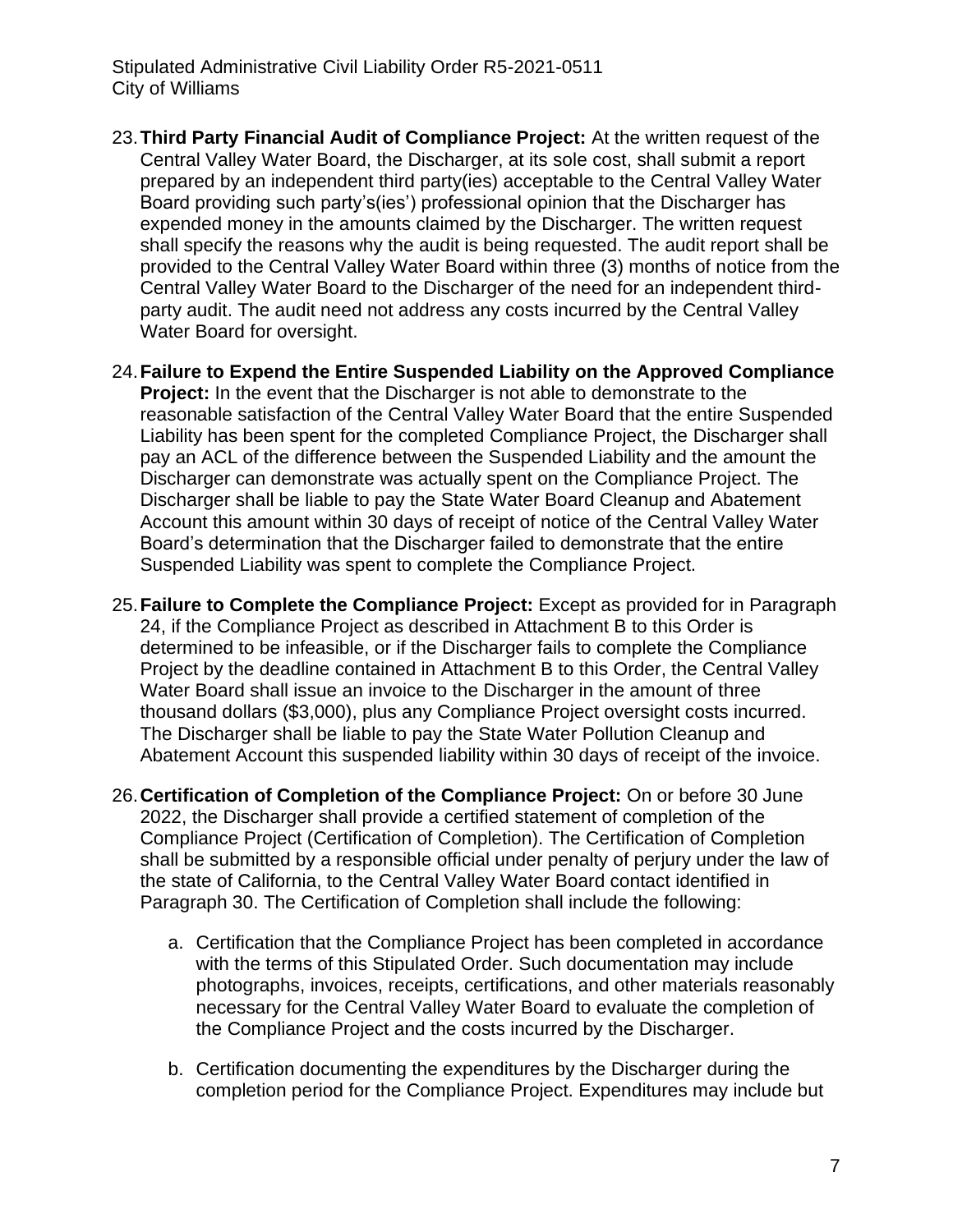are not limited to, payments to outside vendors or contractors implementing the Compliance Project. The Discharger shall provide any additional information requested by Central Valley Water Board staff that is reasonably necessary to verify Compliance Project expenditures.

- c. Certification that the Discharger followed all applicable environmental laws and regulations in the implementation of the Compliance Project including but not limited to, the California Environmental Quality Act (CEQA), the federal Clean Water Act, and the Porter-Cologne Act.
- 27.**Completion of the Compliance Project to the Central Valley Water Board's Satisfaction:** Upon the Discharger's satisfaction of its Compliance Project obligations under this Stipulated Order, and any audit requested by the Central Valley Water Board, Central Valley Water Board staff shall send the Discharger a letter recognizing satisfactory completion of its obligations under the Compliance Project. Receipt of this letter shall terminate any further Compliance Project obligations of the Discharger and result in the dismissal of the Suspended Liability.
- 28.**Publicity:** Whenever the Discharger or its agents or subcontractors publicizes one or more elements of the Compliance Project, it shall state in a prominent manner that the Compliance Project is being undertaken as part of the settlement of an enforcement action by the Central Valley Water Board against the Discharger.
- 29.**Compliance with Applicable Laws and Regulatory Changes:** The Discharger understands that payment of an ACL in accordance with the terms of this Stipulated Order and/or compliance with the terms of this Stipulated Order is not a substitute for compliance with applicable laws, and that additional violations of the type alleged may subject it to further enforcement, including additional ACLs. Nothing in this Stipulated Order shall excuse the Discharger from meeting any more stringent requirements which may be imposed hereafter by changes in applicable and legally binding legislation or regulations.

#### 30.**Party Contacts for Communications Related to Stipulated Order:**

For the Central Valley Water Board: Xuan Luo, Ph.D., P.E. Senior Water Resources Control Engineer NPDES/Forest Activities Compliance and Enforcement 11020 Sun Center Drive, Suite 200 Rancho Cordova, CA 95670 (916) 464-4606 [Xuan.Luo@waterboards.ca.gov](mailto:Xuan.Luo@waterboards.ca.gov)

For the Discharger: Frank Kennedy, City Administrator City of Williams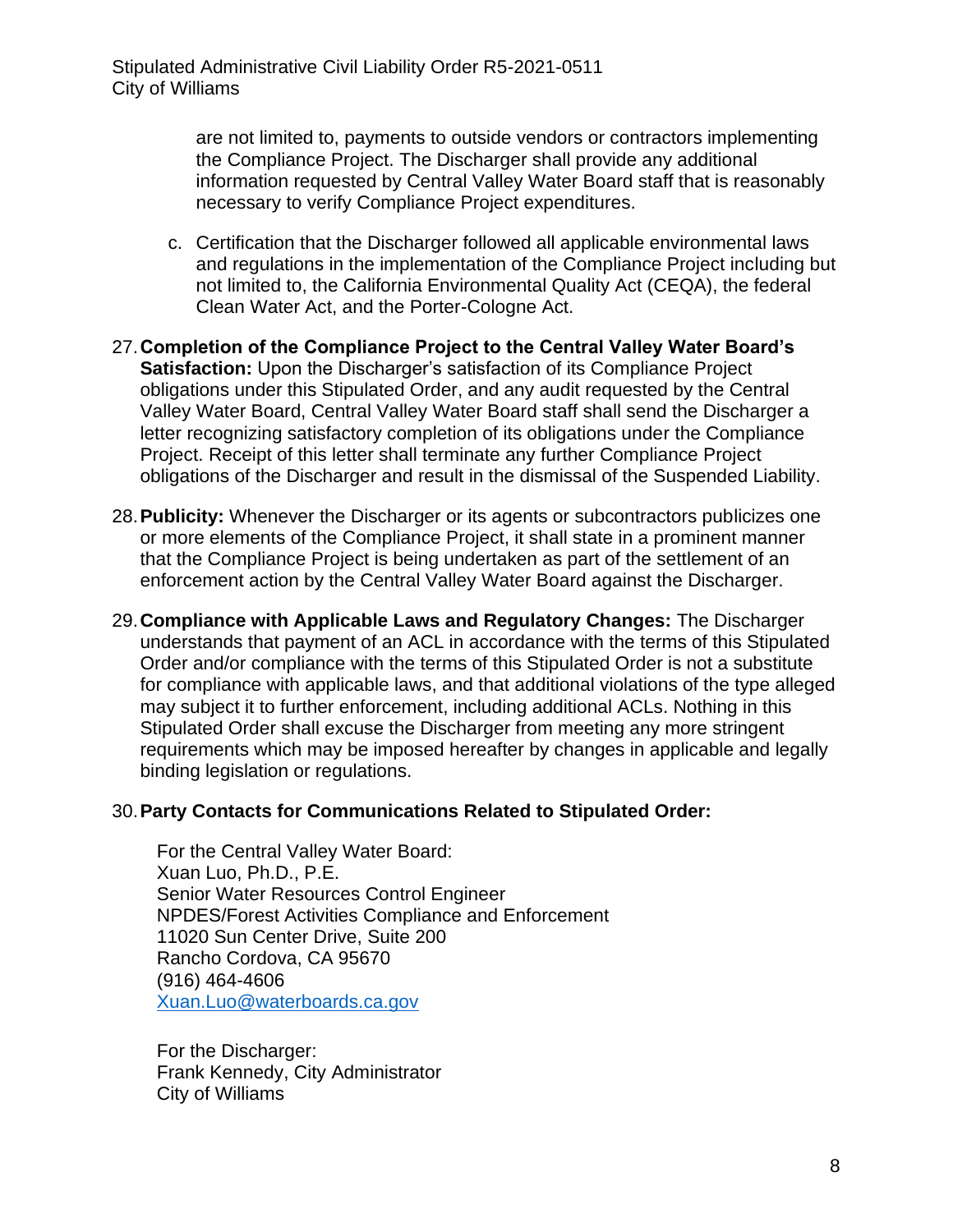P.O. Box 310 Williams, CA 95987 530-473-2955 [fkennedy@cityofwilliams.org](mailto:fkennedy@cityofwilliams.org)

- 31.**Attorney's Fees and Costs:** Except as otherwise provided herein, each Party shall bear all attorneys' fees and costs arising from the Party's own counsel in connection with the matters set forth herein.
- 32.**Public Notice:** The Discharger understands that this Stipulated Order will be noticed for a 30-day public review and comment period prior to consideration by the Central Valley Water Board, or its delegee. If significant new information is received that reasonably affects the propriety of presenting this Stipulated Order to the Central Valley Water Board, or its delegee, for adoption, the Assistant Executive Officer may unilaterally declare this Stipulated Order void and decide not to present it to the Central Valley Water Board, or its delegee. The Discharger agrees that it may not rescind or otherwise withdraw its approval of this proposed Stipulated Order.
- 33.**Procedure:** The Parties agree that the procedure that has been adopted for the approval of the settlement by the Parties and review by the public, as reflected in this Order, will be adequate. In the event procedural objections are raised prior to this Stipulated Order becoming effective, the Parties agree to meet and confer concerning any such objections and may agree to revise or adjust the procedure as necessary or advisable under the circumstances.
- 34.**No Waiver of Right to Enforce:** The failure of the Prosecution Team or Central Valley Water Board to enforce any provision of this Stipulated Order shall in no way be deemed a waiver of such provision, or in any way affect the validity of this Stipulated Order. The failure of the Prosecution Team or Central Valley Water Board to enforce any such provision shall not preclude it from later enforcing the same or any other provision of this Stipulated Order. No oral advice, guidance, suggestions, or comments by employees or officials of any Party regarding matters covered under this Stipulated Order shall be construed to relieve any Party regarding matters covered in this Stipulated Order. The Central Valley Water Board reserves all rights to take additional enforcement actions, including without limitation the issuance of ACL complaints or orders for violations other than those addressed by this Order.
- 35.**Effect of Stipulated Order:** Except as expressly provided in this Stipulated Order, nothing in this Stipulated Order is intended nor shall it be construed to preclude the Central Valley Water Board or any state agency, department, board or entity or any local agency from exercising its authority under any law, statute, or regulation.
- 36.**Interpretation:** This Stipulated Order shall not be construed against the party preparing it but shall be construed as if the Parties jointly prepared it and any uncertainty and ambiguity shall not be interpreted against any one party.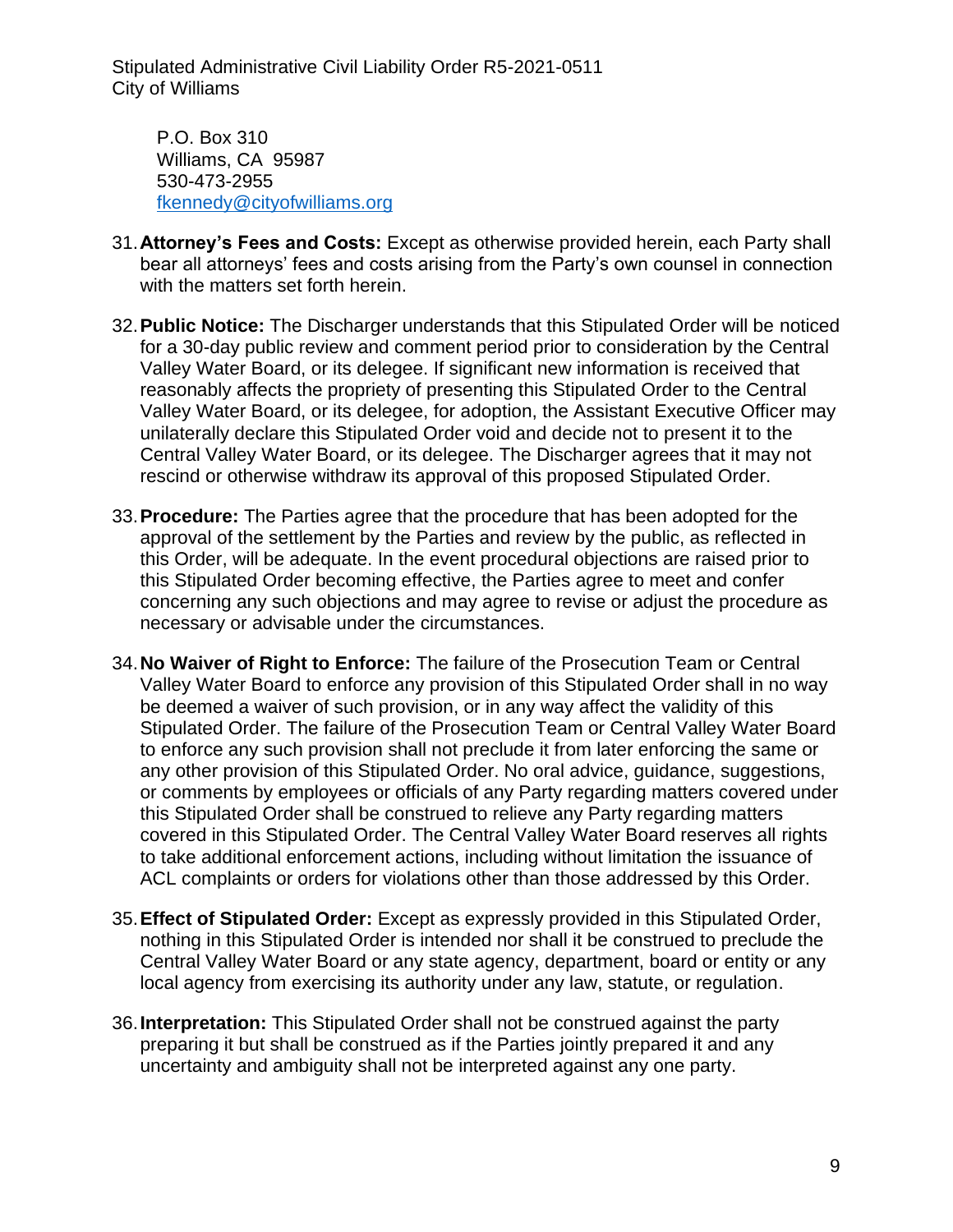- 37.**Modification:** This Stipulated Order shall not be modified by any of the Parties by oral representation whether made before or after the execution of this Order. All modifications must be made in writing and approved by the Central Valley Water Board or its delegee.
- 38.**Integration:** This Stipulated Order constitutes the entire agreement between the Parties and may not be amended or supplemented except as provided for in this Stipulated Order.
- 39.**If Order Does Not Take Effect:** In the event that this Stipulated Order does not take effect because it is not approved by the Central Valley Water Board, or its delegee, or is vacated in whole or in part by the State Water Board or a court, the Parties acknowledge that the Prosecution Team may proceed to a contested evidentiary hearing before the Central Valley Water Board to determine whether to assess an ACL for the underlying alleged violations, or may continue to pursue settlement. The Parties agree that all oral and written statements and agreements made during the course of settlement discussions will not be admissible as evidence in any subsequent administrative or judicial proceeding or hearing and will be fully protected by California Evidence Code sections 1152 and 1154; California Government Code section 11415.60; Rule 408, Federal Rules of Evidence; and any other applicable privilege under federal and/or state law. The Parties also agree to waive any and all objections related to their efforts to settle this matter, including, but not limited to:
	- a. Objections related to prejudice or bias of any of the Central Valley Water Board members or their advisors and any other objections to the extent that they are premised in whole or in part on the fact that the Central Valley Water Board members or their advisors were exposed to some of the material facts and the Parties settlement positions, and therefore may have formed impressions or conclusions, prior to conducting any contested evidentiary hearing in this matter; or
	- b. Laches or delay or other equitable defenses based on the time period that the Order or decision by settlement may be subject to administrative or judicial review.
- 40.**Waiver of Hearing:** The Discharger has been informed of the rights provided by Water Code section 13323, subdivision (b), and hereby waives its right to a hearing before the Central Valley Water Board.
- 41.**Waiver of Right to Petition:** The Discharger hereby waives the right to petition the Central Valley Water Board's adoption of the Stipulated Order as written for review by the State Water Board, and further waives the rights, if any, to appeal the same to a California Superior Court and/or any California appellate level court.
- 42.**Covenant Not to Sue:** Upon the effective date of this Stipulated Order, Discharger shall and does release, discharge, and covenant not to sue or pursue any civil or administrative claims against any State Agency or the State of California, its officers,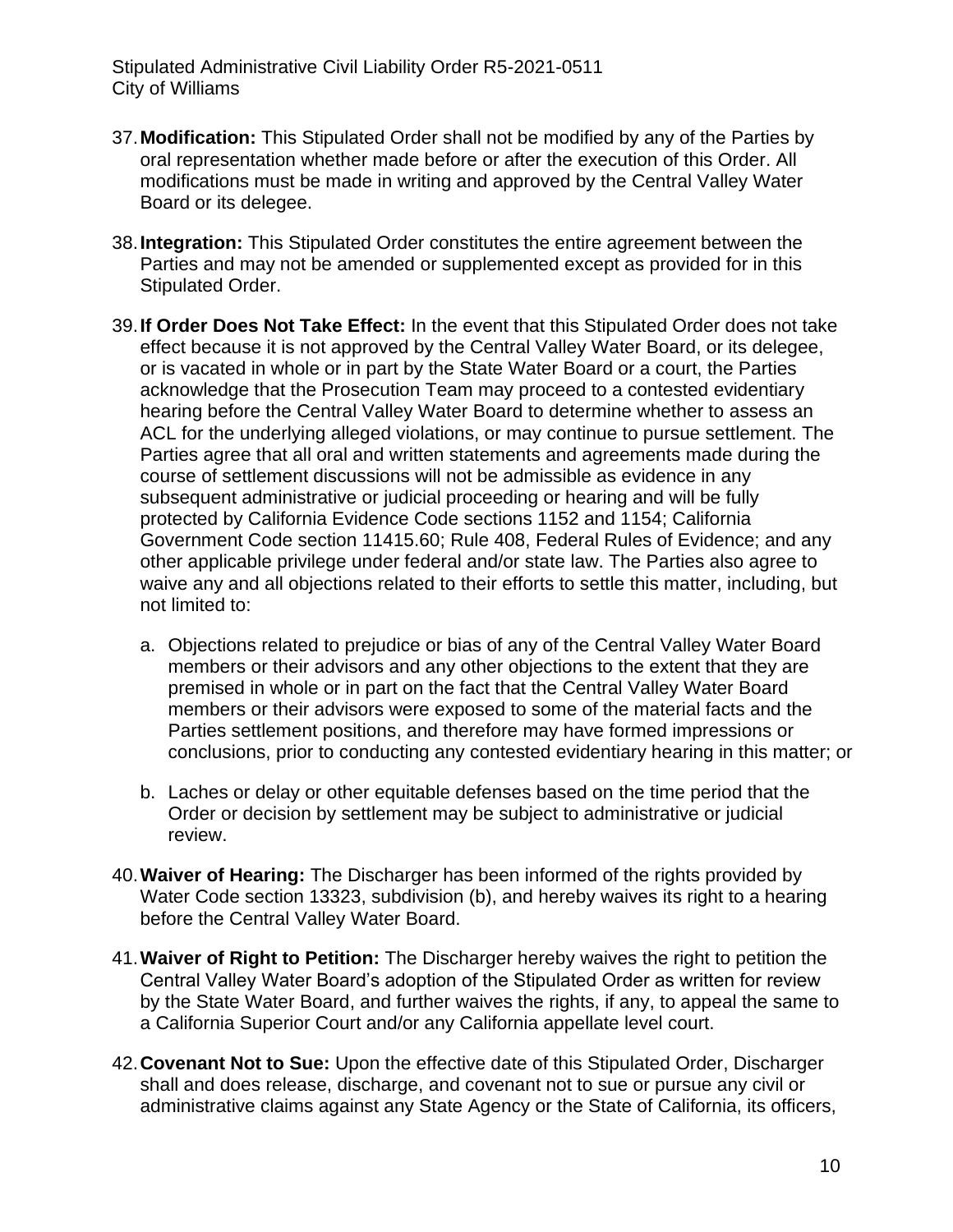agents, directors, employees, attorneys, representatives, for any and all claims or cause of action, which arise out of or are related to this action.

- 43.**Water Boards Not Liable:** Neither the Central Valley Water Board members, nor the Central Valley Water Board staff, attorneys, or representatives shall be liable for any injury or damage to persons or property resulting from the negligent or intentional acts or omissions by the Discharger or its respective directors, officers, employees, agents, representatives, or contractors in carrying out activities pursuant to this Order, nor shall the Central Valley Water Board, its members, staff, attorneys, or representatives be held as parties to or guarantors of any contract entered into by the Discharger, or its directors, officers, employees, agents, representatives, or contractors in carrying out activities pursuant to this Order.
- 44.**Authority to Bind:** Each person executing this Stipulated Order in a representative capacity represents and warrants that he or she is authorized to execute this Order on behalf of and to bind the entity on whose behalf he or she executes the Order.
- 45.**Necessity for Written Approvals:** All approvals and decisions of the Central Valley Water Board under the terms of this Stipulated Order shall be communicated to the Discharger in writing. No oral advice, guidance, suggestions, or comments by employees or officials of the Central Valley Water Board regarding submissions or notices shall be construed to relieve the Discharger of its obligation to obtain any final written approval required by this Stipulated Order.
- 46.**No Third-Party Beneficiaries:** This Stipulated Order is not intended to confer any rights or obligation on any third party or parties, and no third party or parties shall have any right of action under this Stipulated Order for any cause whatsoever.
- 47.**Severability:** This Stipulated Order is severable; should any provision be found invalid the remainder shall remain in full force and effect.
- 48.**Effective Date:** This Stipulated Order shall be effective and binding on the Parties upon the date the Central Valley Water Board, or its delegee, enters the Order.
- 49.**Counterpart Signatures:** This Order may be executed and delivered in any number of counterparts, each of which when executed and delivered shall be deemed to be an original, but such counterparts shall together constitute one document.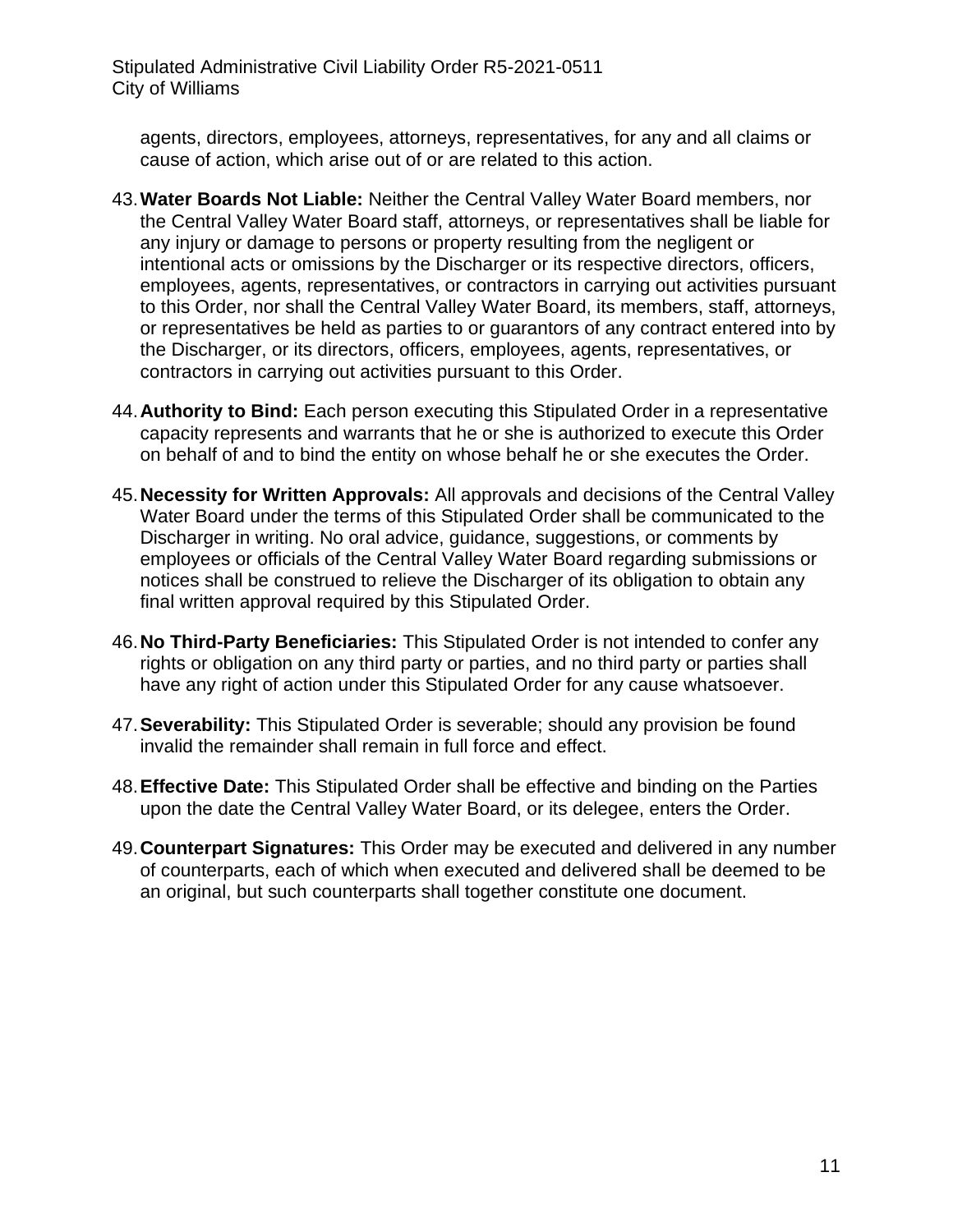# **IT IS SO STIPULATED.**

California Regional Water Quality Control Board Prosecution Team Central Valley Region

By: *Original Signed By* John J. Baum Assistant Executive Officer 18 June 2021

City of Williams

By: *Original Signed By* Frank Kennedy City Administrator

13 May 2021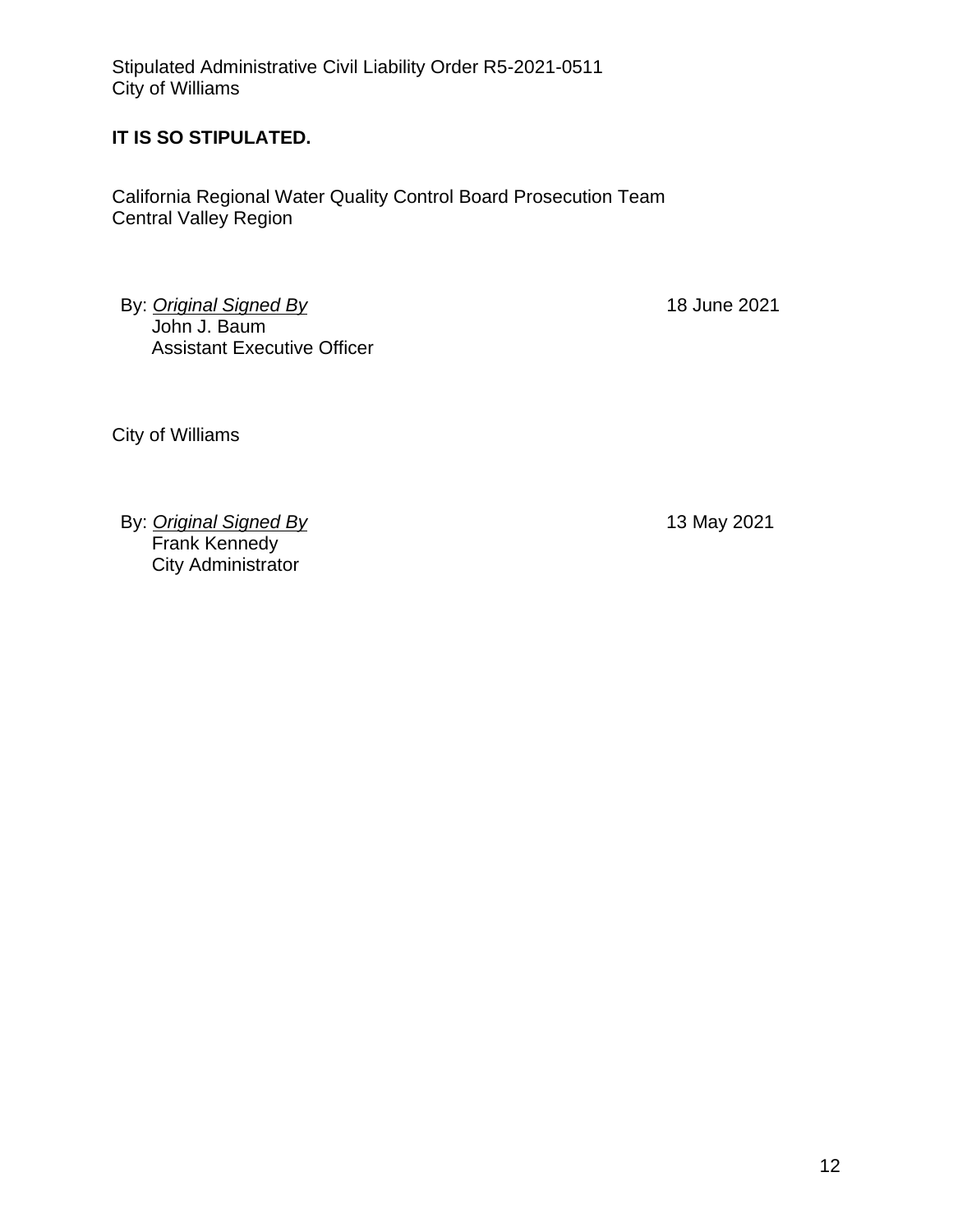### **HAVING CONSIDERED THE PARTIES STIPULATIONS, THE CENTRAL VALLEY REGIONAL WATER QUALITY CONTROL BOARD, BY AND THROUGH ITS EXECUTIVE OFFICER, FINDS THAT:**

- 1. The foregoing Stipulation is fully incorporated herein and made part of this Order.
- 2. This is an action to enforce the laws and regulations administered by the Central Valley Water Board. The Central Valley Water Board finds that issuance of this Order is exempt from the provisions of the California Environmental Quality Act (Public Resources Code, sections 21000 et seq.), in accordance with section 15321, subdivision (a)(2), Title 14, of the California Code of Regulations.
- 3. The Executive Officer of the Central Valley Water Board is authorized to refer this matter directly to the Attorney General for enforcement if the Discharger fails to perform any of its obligations under this Order.

Pursuant to Water Code section 13323 and Government Code section 11415.60, **IT IS HEREBY ORDERED** on behalf of the California Regional Water Quality Control Board, Central Valley Region.

8/3/2021

\_\_\_\_\_\_\_\_\_\_\_\_\_\_\_\_ Date

 Patrick Pulupa Executive Officer

\_\_\_\_\_\_\_\_\_\_\_\_\_\_\_\_\_\_\_\_\_\_\_

Attachment A: Record of Violations Attachment B: Compliance Project Description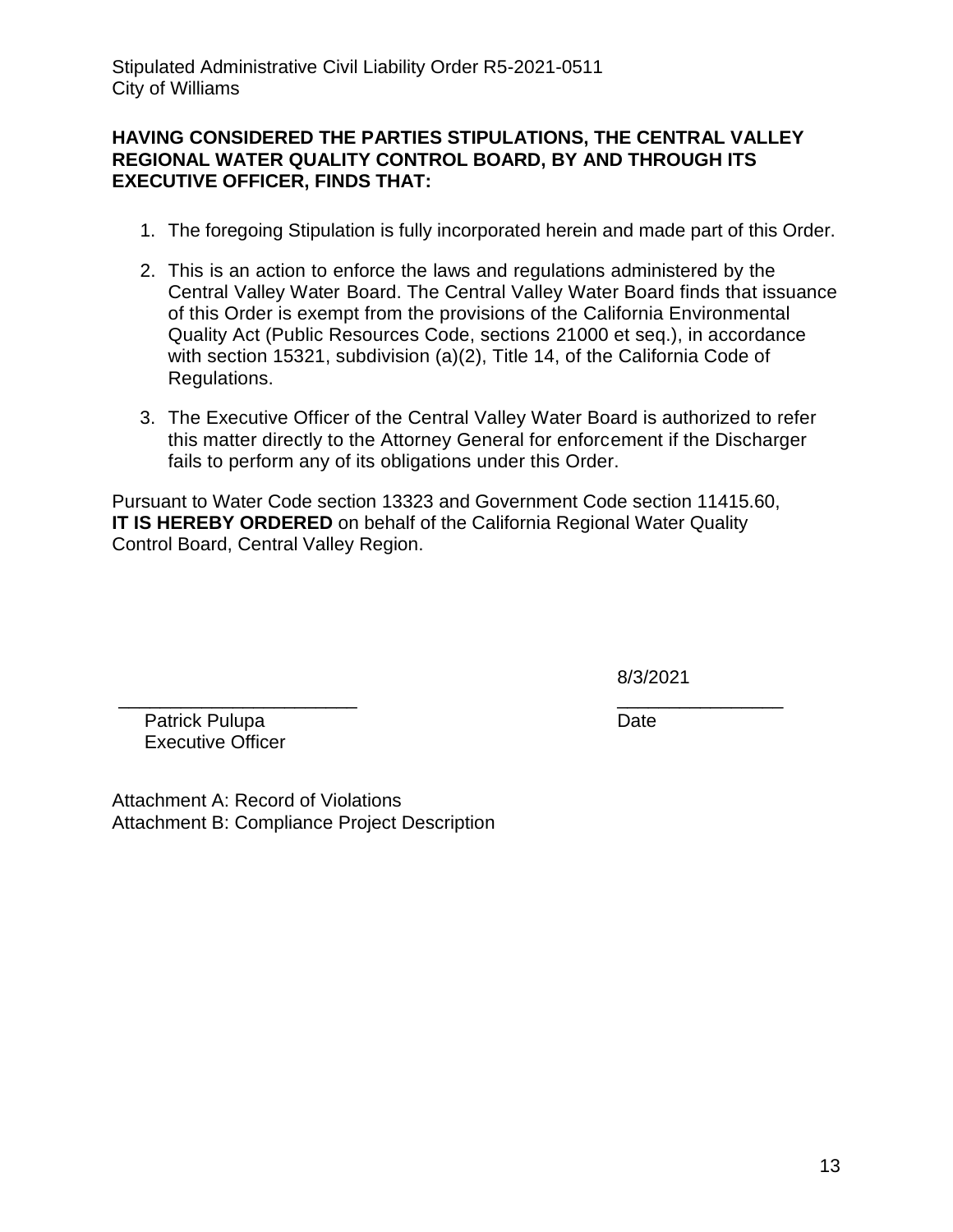#### **CITY OF WILLIAMS CITY OF WILLIAMS WASTEWATER TREATMENT PLANT RECORD OF VIOLATIONS (1 June 2018 – 31 December 2020) MANDATORY PENALTIES (Data reported under Monitoring and Reporting Program R5-2017-0085-008)**

The following table lists the alleged violations subject to mandatory minimum penalties (MMPs), pursuant to Water Code section 13385(h) and (i).

| <b>Table A. Violations Subject to Mandatory Penalties</b> |  |  |  |
|-----------------------------------------------------------|--|--|--|
|                                                           |  |  |  |

| <b>Item</b> | Date      | <b>Parameter</b>      | Units      | Limit | <b>Measured</b> | <b>Period</b> | <b>Violation</b><br>$\mathsf{Type}$ | <b>MMP</b><br>$T$ ype          | <b>CIWQS</b> |
|-------------|-----------|-----------------------|------------|-------|-----------------|---------------|-------------------------------------|--------------------------------|--------------|
|             | 7/17/2019 | <b>Total Coliform</b> | MPN/100 mL | 2.2   |                 | 7-Day Median  | OEV                                 | <b>NCHRON</b>                  | 1065395      |
|             | 7/22/2019 | <b>Total Coliform</b> | MPN/100 mL | 2.2   |                 | 7-Day Median  | OEV                                 | <b>NCHRON</b>                  | 1065396      |
|             |           |                       |            |       |                 | Weekly        |                                     |                                |              |
| ⌒           | 9/26/2020 | Ammonia               | mg/L       | 1.9   | 3.9             | Average       | CAT                                 | <b>SIG</b><br>CAT <sub>1</sub> | 1080194      |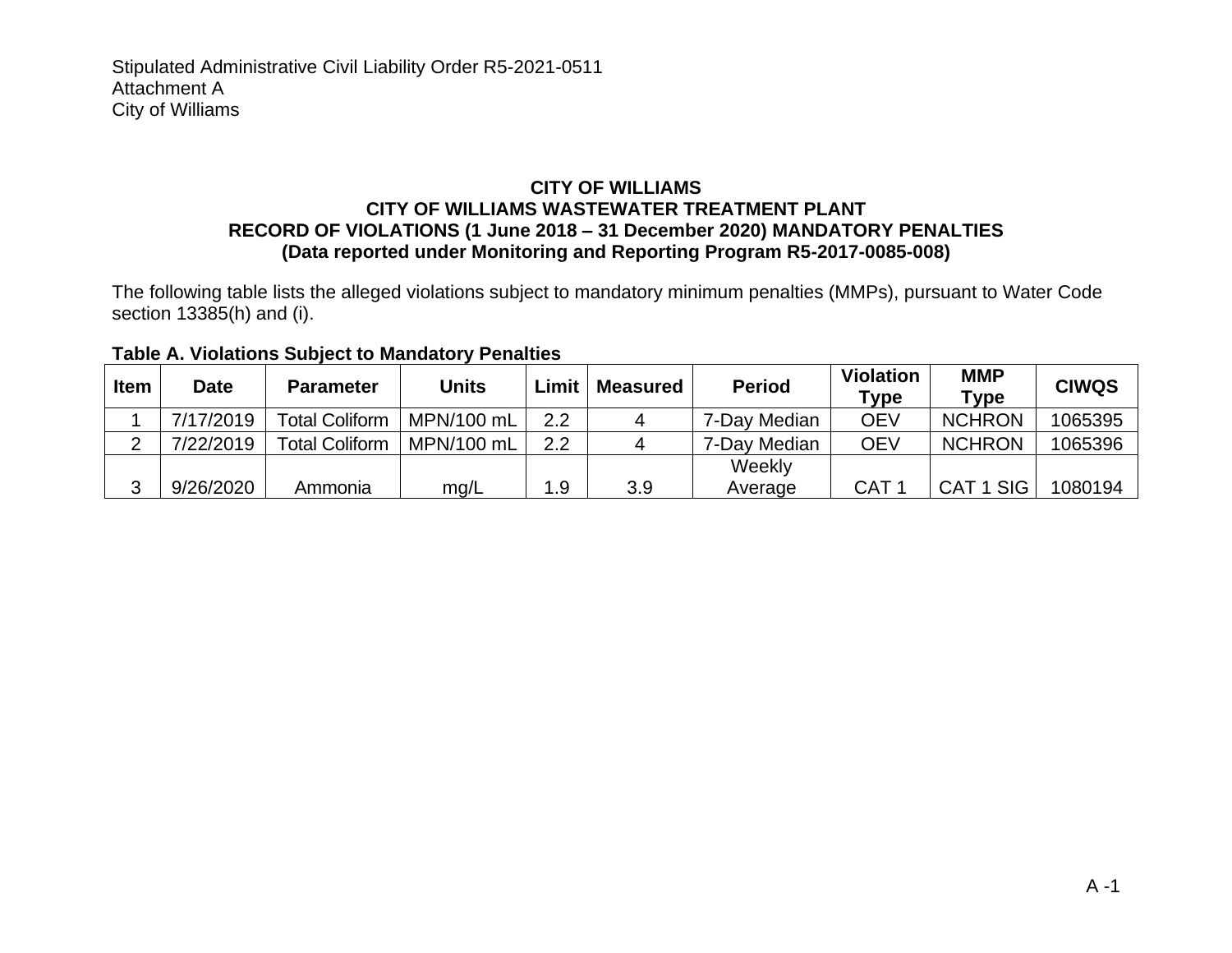| <b>NIOLATIONS AS OF:</b>                    | 31 December 2020 |
|---------------------------------------------|------------------|
| <b>Group I Serious Violations:</b>          |                  |
| <b>Group II Serious Violations:</b>         |                  |
| Non-Serious Violations Not Subject to MMPs: |                  |
| Non-serious Violations Subject to MMPs:     |                  |
| <b>Total Violations Subject to MMPs:</b>    |                  |

# **Mandatory Minimum Penalty Amount for Effluent Limit Violations**

1 Serious Violation x  $$3,000$  Violation =  $$3,000$ 

0 Non-Serious Violations subject to MMP  $\times$  \$3,000 per Violation = \$0

# **Total Expedited Payment Amount = \$3,000**

### **Table B. Definitions**

| <b>Abbreviation</b> | <b>Description</b>                                                         |
|---------------------|----------------------------------------------------------------------------|
| CAT <sub>1</sub>    | Violation of effluent limitation for Group I pollutant.                    |
| CAT <sub>2</sub>    | Violation of effluent limitation for Group II pollutant                    |
|                     | Chronic violation as defined by Water Code section 13385 (i). Any          |
| <b>CHRON</b>        | non-serious violation that falls within a 180-day period with three        |
|                     | preceding violations. Thus, the fourth non-serious violation that          |
|                     | occurs within a 180-day period is subject to MMPs.                         |
| <b>CIWQS</b>        | California Integrated Water Quality System database.                       |
|                     | https://www.waterboards.ca.gov/water_issues/programs/ciwqs/                |
| <b>CTOX</b>         | Violation of chronic toxicity effluent limitation.                         |
|                     | Deficient reporting violation. This will only result in MMPs if the report |
| <b>DREP</b>         | is so deficient as to make determination of compliance impossible for      |
|                     | the reporting period.                                                      |
| <b>LREP</b>         | Late Reporting violation. Every 30-Days a report is late counts as         |
|                     | one serious late reporting violation subject to MMPs.                      |
| Measured            | Reported value for the monitoring period by the Discharger.                |
| MMP Type            | Classification of the type of MMP violation.                               |
|                     | Date that a violation occurred. For averaging period limitation            |
| Occurrence          | violations, such as weekly and monthly averages, the last day of the       |
| Date                | reporting period is used such as last day of the week (Saturday) and       |
|                     | last day of the month, respectively.                                       |
| <b>OEV</b>          | Violation of any constituent-specific effluent limitation not included in  |
|                     | Group I or Group II.                                                       |
| <b>NCHRON</b>       | Non-serious violation falls within the first three violations in a 180-day |
|                     | period, thus, not subject to MMP.                                          |
| <b>SIG</b>          | Serious Violation:                                                         |
|                     | For Group I pollutants that exceed the effluent limitation by 40           |
|                     | percent or more.                                                           |
|                     | For Group II pollutants that exceed the effluent limitation by 20          |
|                     | percent or more.                                                           |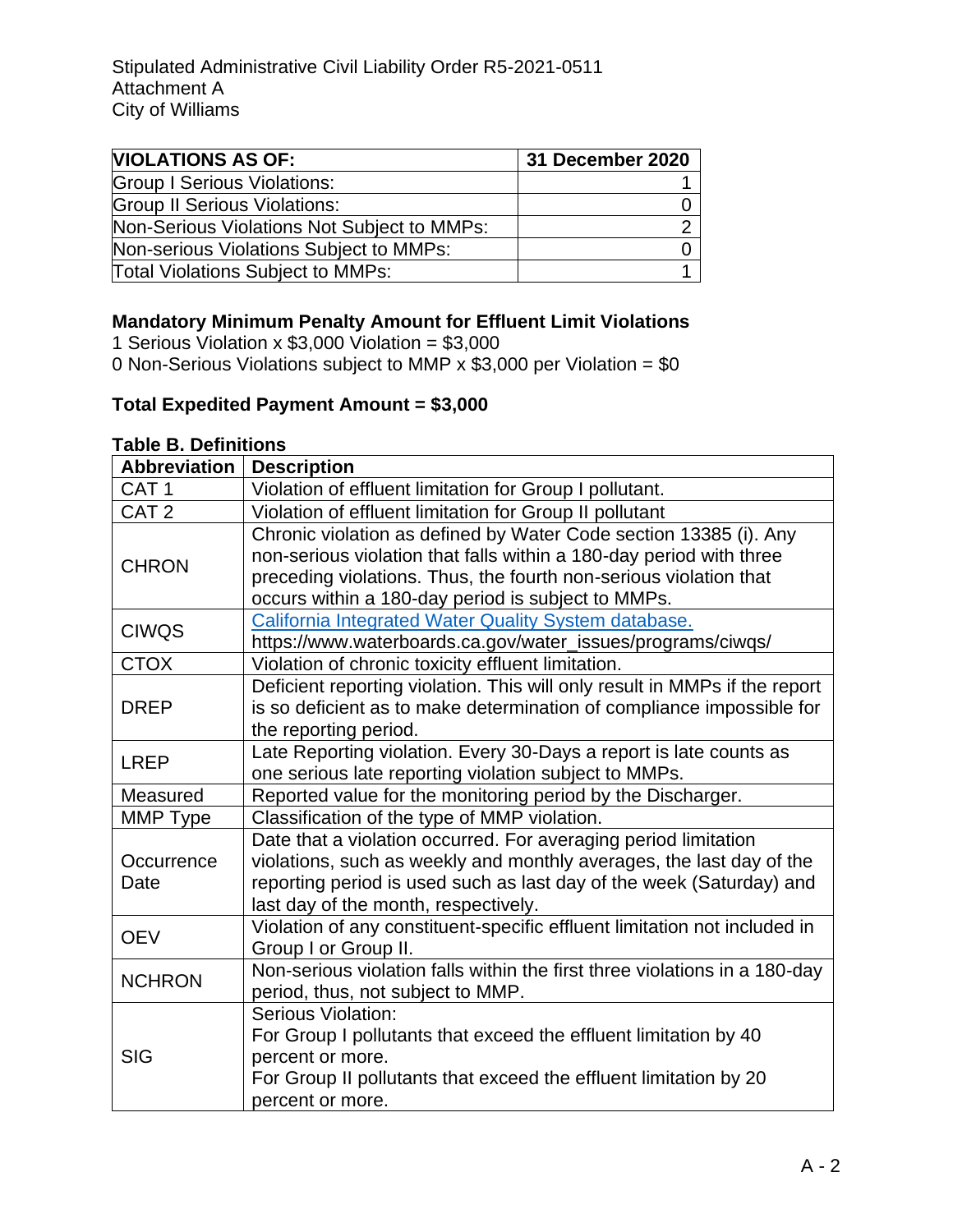## **Compliance Project Description**

- 1. **Project Title:** Ammonia/Nitrate Reduction Project
- 2. **Service Area:** City of Williams
- 3. **Name of Responsible Entity:** City of Williams
- 4. **Contact Information:**

Greg Endeman City of Williams PO Box 310 Williams, CA 95987 (530) 723.2690 [gendeman@cityofwilliams.org](mailto:gendeman@cityofwilliams.org)

#### 5. **Project Goals and Description:**

- a. Purchase a new maintenance pontoon for the aeration basin to replace a homemade raft. The raft is unsafe for two operators, making proper maintenance of the diffusers difficult. Proper and timely maintenance of the diffusers in the aeration basin will improve removal of ammonia and nitrate.
- b. Refurbish all (84) aeration manifold diffusers in the aeration basin, adding an additional diffuser tube to each manifold. This will increase the total tubes per manifold from 4 to 5. Increased aeration in the basin will help stabilize basin DO levels and improve removal of ammonia and nitrate.
- 6. **Estimated Cost of Project Completion:** The total estimated cost of the Ammonia/Nitrate Reduction Project is **\$23,757**. Individual component cost estimates are provided in Table 1 below.

| $1.4810$ $1.49011110100$ avoid: aviiikiiniity i iv juul aviiikuituu |                            |  |  |  |
|---------------------------------------------------------------------|----------------------------|--|--|--|
| <b>Compliance Project Component</b>                                 | <b>Estimated Cost (\$)</b> |  |  |  |
| Acquire Aeration Basin Maintenance Pontoon                          | \$16,000                   |  |  |  |
| Refurbish and Add Diffuser Tubes                                    | \$7.757                    |  |  |  |
| <b>Total Estimated Project Cost:</b>                                | \$23,757                   |  |  |  |

**Table 1. Estimated Costs: Compliance Project Components**

7. **Water body, beneficial use and/or pollutant addressed:** The Ammonia/Nitrate Reduction Project should reduce effluent ammonia exceedances, with resulting water quality improvements in Salt Creek.

#### 8. **Project Schedule:**

a. **Completion Date**. The Discharger shall complete all compliance project components by **31 May 2022**.